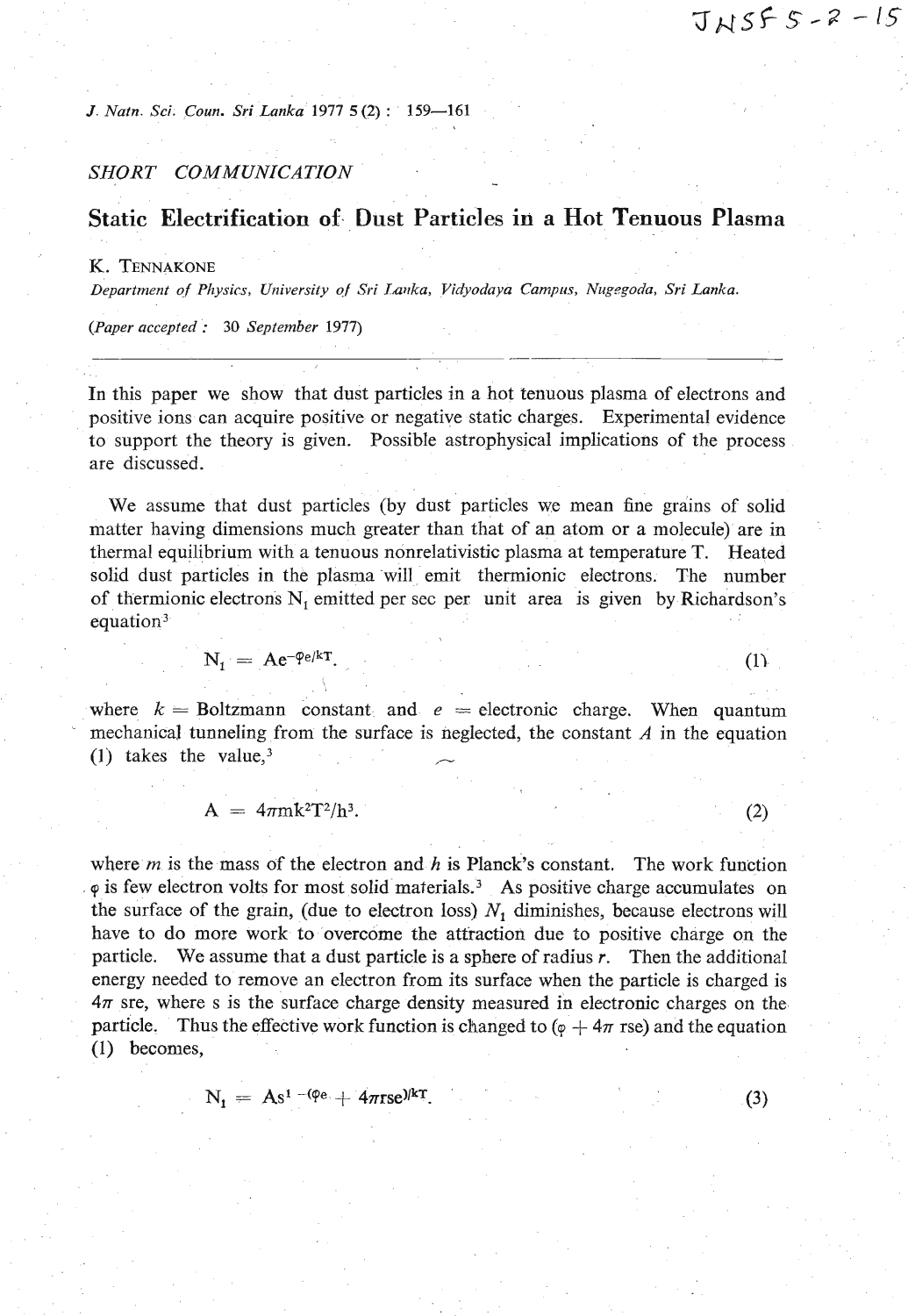**At** equilibrium, the rate at which the charge is lost from the dust grains due to ther mionic emission must be equal to the rate at which the negative charge is deposited on the grain as a result of impact of electrons and ions in the plasma. If  $n =$  number density of electrons in the plasma = number density of positive ions,  $U_{-}$  = velocity of the electrons and  $U_+$  = velocity of positive ions. The negative charge incident on the surface of the grain per sec per unit area is

$$
N_2 = n/3 \left( U_- - U_+ \right) \tag{4}
$$

At equilibrium  $N^1 = N_2$ . Thus equating expressions (3) and (4) we get <br> **a** =  $(v - \varphi)/4\pi r$ , (5)

$$
\mathbf{s} = (\mathbf{v} - \varphi)/4\pi \mathbf{r},
$$

where

$$
v = (kT/e) \text{ in } 3A/n \ (U_{-} - U_{+}). \tag{6}
$$

From (5) and (6) it is seen that  $s$  is positive or negative according to as  $\varphi < v$  or  $\varphi$  > v. However, for negative *s* equation (3) correctly describe electron emission only if

$$
\varphi > 4\pi r/s. \tag{7}
$$

When the condition (7) is not satisfied, the electron emission from a surface is not thermionic emission, but field ion emission,<sup>1</sup> which is governed by an expression different from (3). It follows equation (5) that for s < **0,** s satisfies the condition (7) provided  $3A > n (U_+ - U_+)$ . Therefore the dust grains in the plasma can anterent from (5). It follows equation (5) that for  $s < 0$ , s satisfies the condition (7) provided  $3A > n (U_+ - U_+)$ . Therefore the dust grains in the plasma can acquire either positive or negative charges depending on wheth (*i*) provided  $3A > n (U_- - U_+)$ . Interestore the dust grains in the plasma can acquire either positive or negative charges depending on whether  $(\varphi - v\psi)$  is positive or negative. But if  $3A < n (U_- - U_+)$  the condition (7) cann and (5) does not give the surface charge correctly.

To make numerical estimates we consider a plasma of slightly ionized hydrogen. From the Saha ionization equation, the number of electrons per unit volume in the plasma is given by

given by  
\n
$$
n = (2\pi m kT)^{3/4} (2n_0) 1/2_h - 3/2_e - I/kT,
$$
\n(8)

where  $n =$  number of unionized atoms per unit volume. The velocity of electrons in the plasma is,

$$
U_{-} = (kT/m)^{1/2},
$$
\n(9)

and that of positive ions given by a similar expression is negligible. Hence from equations  $(2)$ ,  $(8)$  and  $(9)$  we obtain

$$
v = ( kT/e ) in [ 1.42 ( mkT/h2 )3/4 no -1/2 ] + 1/2e.
$$
 (10)

160